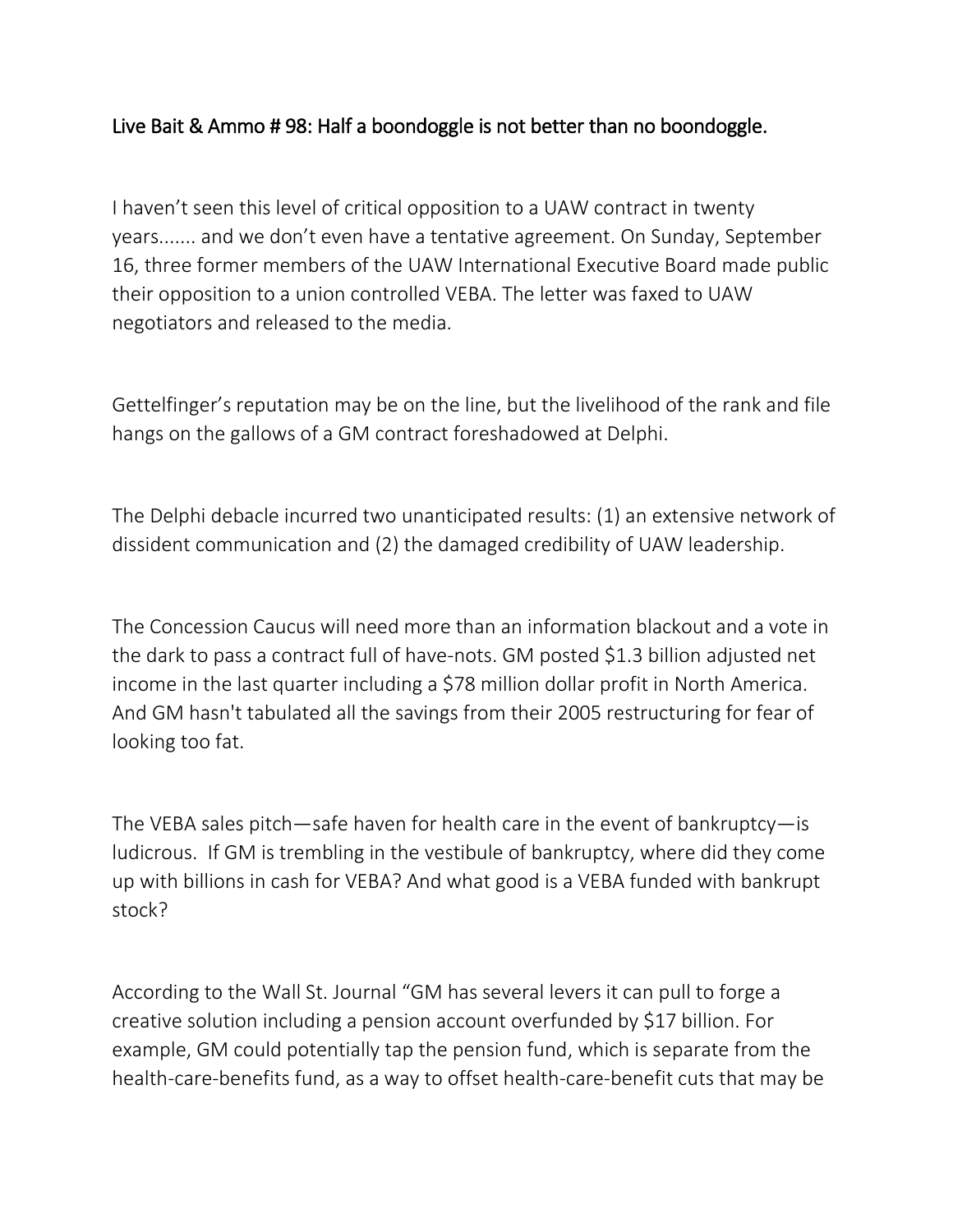needed if a VEBA is formed, said Citigroup auto analyst Itay Michaeli." [Wall St. Journal, UAW Taps GM, by Stoll & McCrackin, 9-14-07]

It's a relief to know that the pension fund can be "tapped" if the VEBA runs dry because "If the UAW goes ahead with setting up a VEBA, it would almost assuredly open the door to benefit reductions, because the trust would probably not be designed to fully absorb double-digit medical-cost inflation." [Wall St. Journal, GM's Labor Talks, by Stoll & McCrackin, 9-17-07]

One analyst confided, "I estimated a \$70 billion dollar plan would need 10 to 15% returns just to pay the current Big 3 health care tab (inflation not included). I don't know of any fund manager who annually pulls those kinds of returns on a safe, diversified basis."

But the VEBA can't be safe or diversified when the bulk of the funding is GM stock. "The UAW is expected to demand about \$36 billion from GM in total for the trust, and Citigroup estimates \$13.5 billion will need to come from cash." [Wall St. Journal, UAW Taps GM, by Stoll & McCrackin, 9-14-07] That leaves \$22.5 million to be funded with stock. If the UAW owns that much stock in GM, officials will have a conflict of interest in bargaining for active as opposed to retired UAW members.

"The UAW is a pretty clean union, but that is such a huge amount of money, that it is best to be handled by a total independent source -- and it will be," David Cole said. He said he expects that the UAW would likely have 'some sort of interface,' such as a board of directors, to oversee the fund." [Detroit Free Press, GM Lead Company, by Merx, Webster, Higgins, 9-13-07]

The UAW appointed three UAW International reps— Joe Spring, David Shoemaker, and Jim King —to oversee the Delphi pension fund. The Delphi pension was underfunded in 2001, '02, '03, '04, and '05. Do you recall the hue and cry Spring,